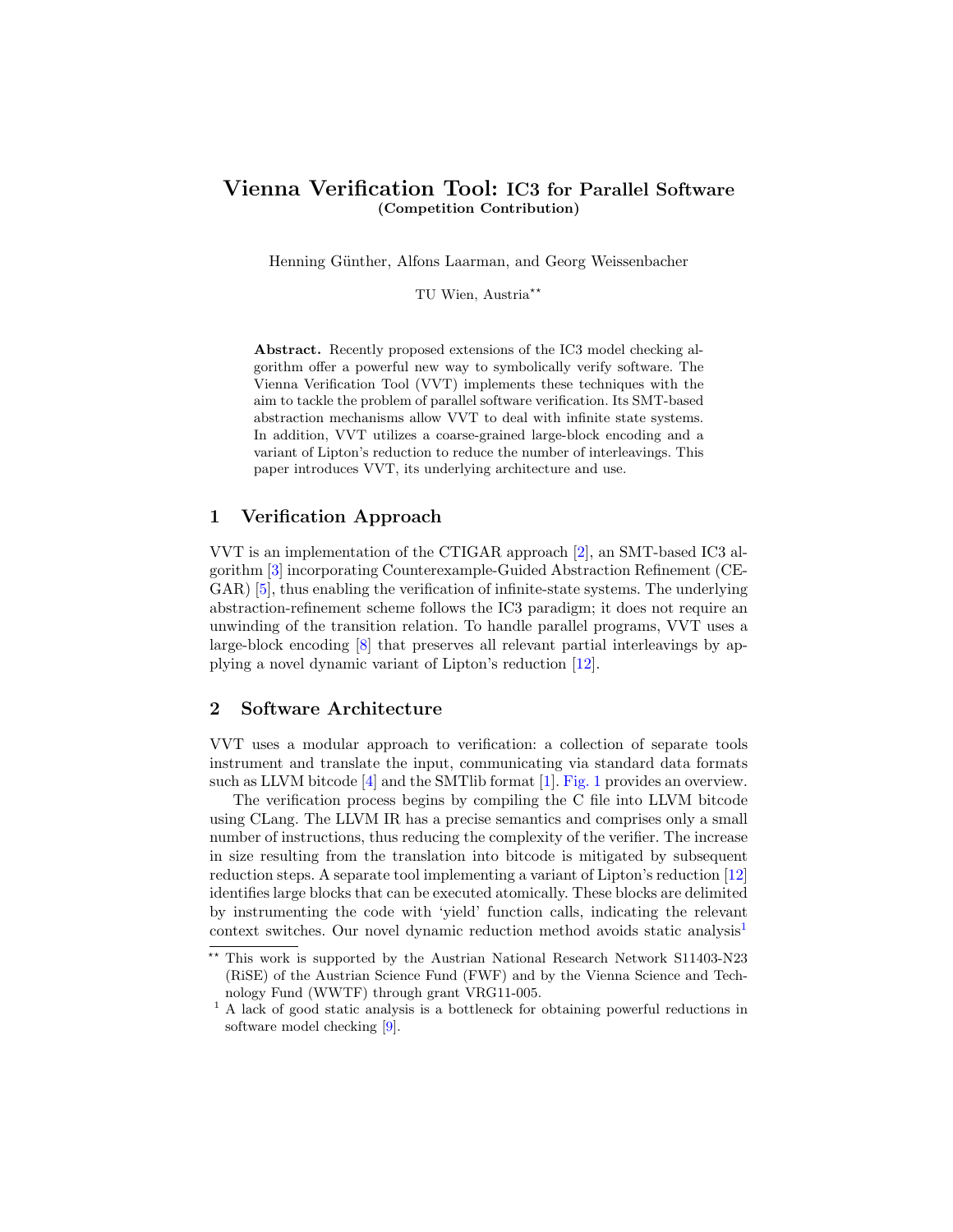

<span id="page-1-0"></span>Fig. 1. Architecture

by expressing reduction conditions as branches. At each intermediate step the LLVM tool chain is used to optimize the bitcode (not shown in the figure).

Next, the vvt-enc tool translates the instrumented bitcode into an SMTlibbased format, encoding the transition relation of the program. It uses (linear) integer arithmetic to encode bit vectors to facilitate interpolation and employs alias-analysis techniques in order to keep the transition relation as small as possible. To finalize the encoding, the vvt-opt tool deploys a number of optimization techniques including program slicing (removing irrelevant parts of the transition relation), expression simplification and a value-set analysis (to identify constant expressions).

The last step is the actual verification with the vvt-verify tool. It uses Z3 [\[6\]](#page-2-8) for IC3 consecution calls [\[3\]](#page-2-1) and MathSAT [\[7\]](#page-2-9) for interpolation-based refinement. To rapidly find counterexamples, VVT runs a small portfolio with the BMC tool  $\text{vvt-bmc}$  [\[11\]](#page-2-10) on the same encoding (not shown in the figure), taking advantage of the modularity of the tool chain.

#### 3 Strengths and Weaknesses

VVT primarily targets the verification of infinite parallel programs. Unlike BMC tools, the approach is complete and does not depend on a complete unrolling of the transition relation thanks to the underlying IC3 algorithm. The SMT-based abstraction-refinement scheme further extends the capabilities of the tool to infinite-state systems. Finally, parallelism is supported by the reductions applied to the transition relation.

Our experiments show that VVT yields good results on almost all instances of the concurrency category of the Software Verification Competition (SVCOMP) 2016. The verification results for integer/control-flow programs demonstrate that the abstraction-refinement mechanisms work well in practice.

VVT currently does not implement rely-guarantee reasoning, and is therefore unable to handle an infinite number of threads. Furthermore, the lack of an interpolating decision procedure for arrays limits the applicability of the tool for programs with arrays to those cases where the size of the arrays can be determined statically.

VVT generates concrete counterexample traces, but does not yet map the LLVM instructions to locations in the original source code.